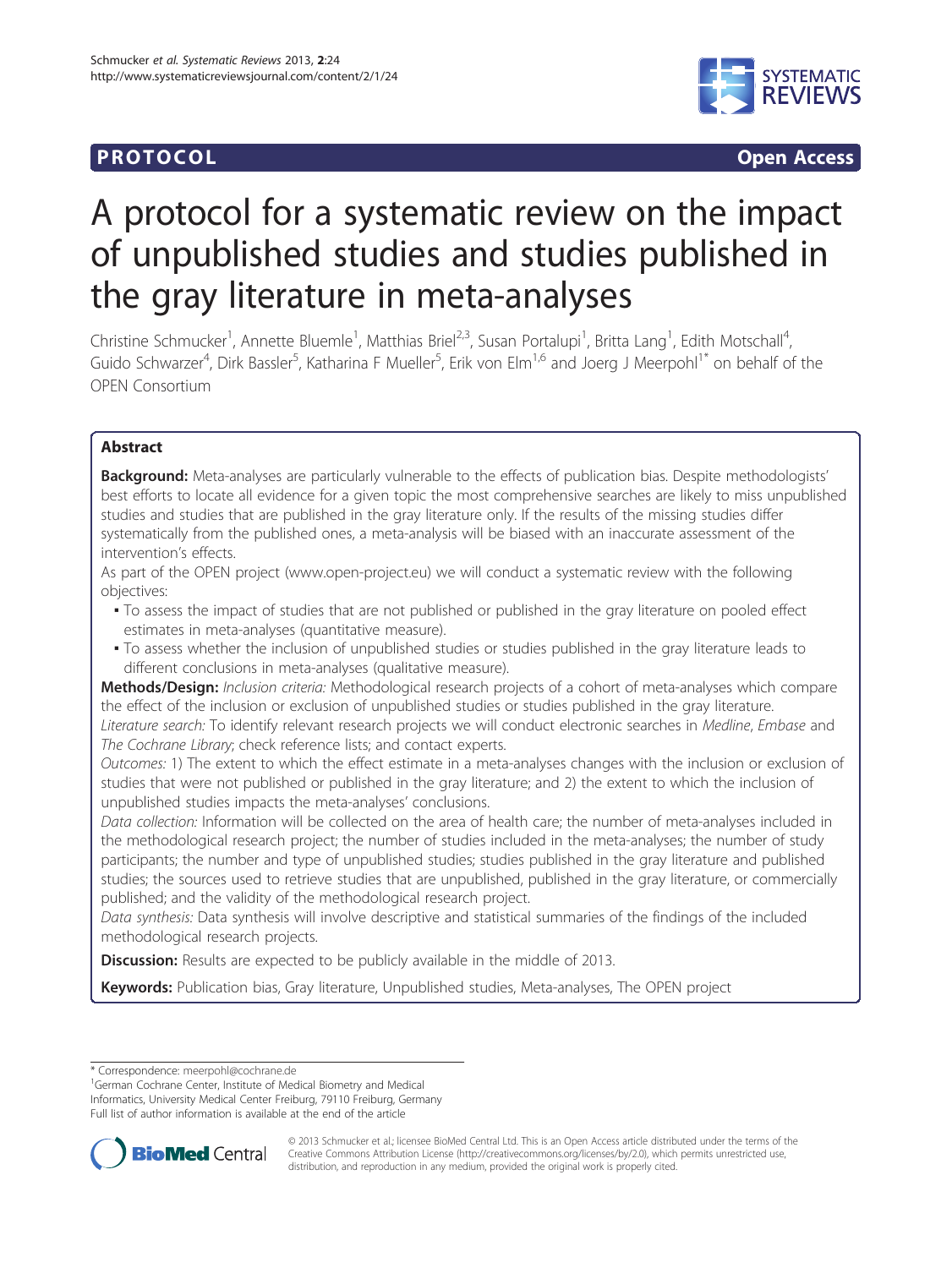## <span id="page-1-0"></span>Background

A meta-analyses as part of a systematic review aims to provide a thorough, comprehensive and unbiased account of the literature [\[1,2](#page-6-0)]. However, potentially important studies could be missing from a meta-analysis because of selective publication and inadequate dissemination of results. Despite methodologists' best efforts to locate all eligible evidence for a given topic the most comprehensive searches are likely to miss unpublished studies and studies that are not commercially published and, therefore, are not indexed in respective databases (so called gray literature, such as conference abstract, dissertations, policy documents, book chapters). If the results from missing studies differ systematically from the published data, a metaanalysis may become biased with an inaccurate assessment of the intervention's effects. For instance, positive, significant findings are more likely to be published than non-significant findings, and a metaanalysis which is based mainly on published literature may end up overestimating the efficacy of the intervention [\[3](#page-6-0)-[5\]](#page-6-0).

However, the impact of gray literature and unpublished studies on the conclusions of meta-analyses has not been comprehensively clarified. For example, there is some evidence that suggests that published randomized controlled trials (RCTs) tend to be larger and show an overall greater treatment effect than gray trials [\[6](#page-6-0)]. But the identification of relevant unpublished studies or studies published in the gray literature and their inclusion in meta-analyses can be particularly timeconsuming and challenging. There is also some controversy as to whether unpublished studies and studies published in the gray literature should be included in meta-analyses because they might be incomplete and their methodological quality (validity) can be difficult to assess. A publication by Cook and colleagues in 1993 showed that 78% of authors of meta-analyses felt that unpublished studies should be included in meta-analyses compared to only 47% of journal editors [\[7](#page-6-0)]. Therefore, research is needed to help assess the potential implications for reviewers of not including gray literature and unpublished studies in meta-analyses of health care interventions.

#### **Objectives**

In terms of the above mentioned controversies regarding the inclusion of unpublished studies and studies published in the gray literature on the results of metaanalyses, we will conduct a systematic review with the following objectives:

▪ To assess the impact of studies that were not published or only published in the gray literature on pooled effect estimates in meta-analyses (quantitative measure)

▪ To assess whether the inclusion of unpublished studies or studies published in the gray literature impacts the conclusions of meta-analyses (qualitative measure)

This systematic review will be part of the OPEN Project (To Overcome failure to Publish nEgative fiNdings) which was developed with the goal of elucidating the scope of non-publication of studies through a series of systematic reviews. In an earlier issue of this journal ('Systematic Reviews'), our group has already published a protocol for a systematic review which evaluates the extent of non-publication of research studies, which were approved by ethics committees, registered in trial registries or presented as conference abstracts [\[8](#page-6-0)].

#### Methods/Design

#### Search methods for identification of methodological research projects

To identify the relevant research evidence we will conduct electronic literature searches in the following databases: Ovid Medline (1946 to present), Ovid Medline Daily Update, Ovid Medline in process & other nonindexed citations, Ovid Embase (1980 to present), The Cochrane Library (most current issue) and Web of Science. No language restrictions will be applied.

In addition, the bibliographies of any eligible articles identified will be checked for additional references and citation searches will be carried out for all included references using ISI Web of Knowledge.

A search strategy for the electronic literature search in Ovid Medline has already been designed with the support of a librarian/information specialist. This strategy was translated as appropriate for the other databases (for the full search strategies see Appendix [A\)](#page-4-0). In addition, we will contact various experts in the field for further eligible studies.

#### Data collection and analyses

#### Selection of methodological research projects

A methodological research project will be considered eligible for inclusion in this systematic review if it reviews a cohort of meta-analyses (that is, more than one metaanalyses) that:

- compare pooled effect estimates of meta-analyses of health care interventions according to publication status (that is, published versus unpublished studies or gray literature) or
- examine whether the inclusion of unpublished studies or gray literature impacts the overall findings or conclusions of a meta-analyses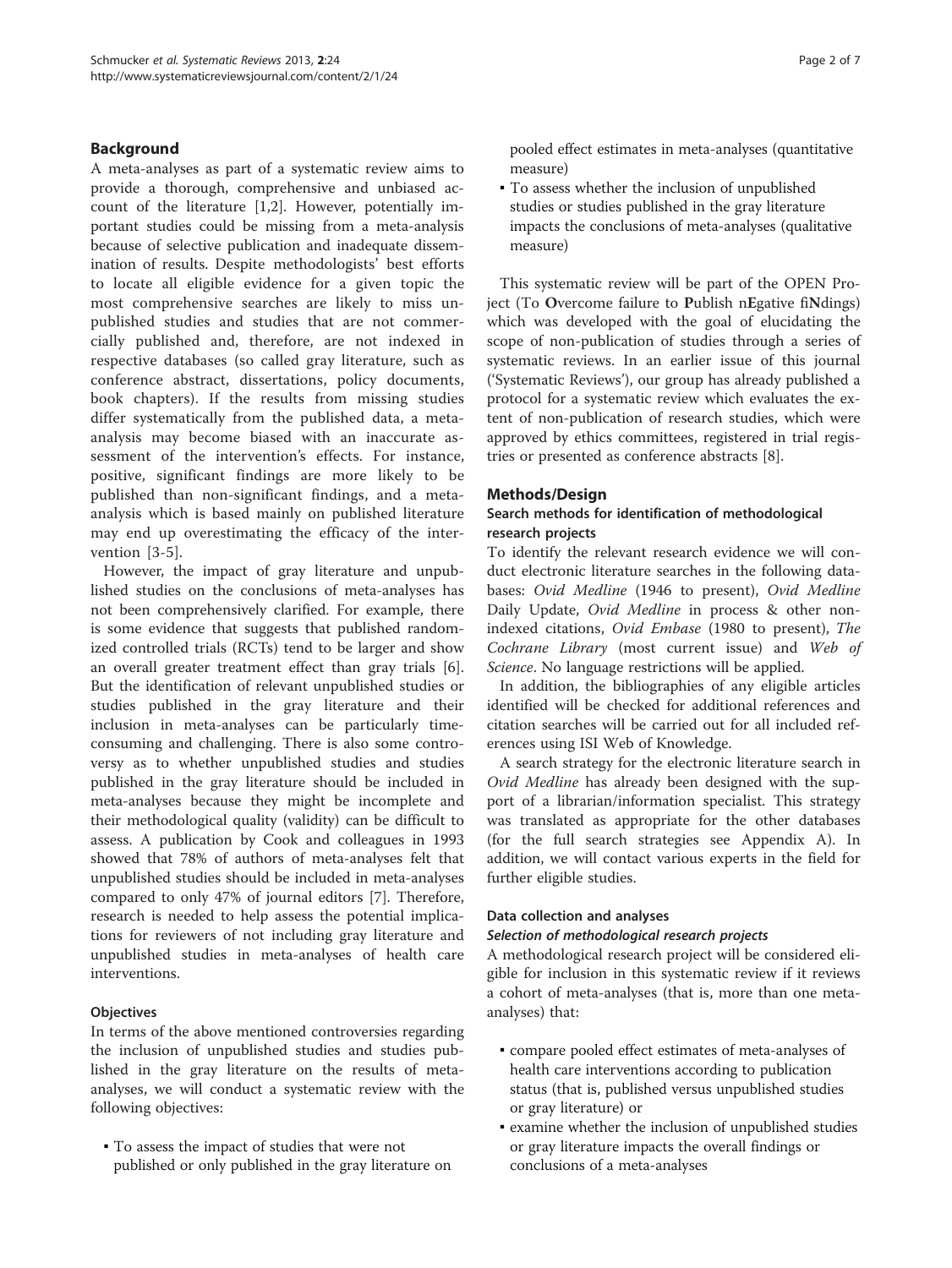We will consider 'published' articles to be manuscripts that appeared in peer-reviewed journals. Our working definition of gray literature will correspond to the definitions used by the authors of eligible methodological research projects and which also conforms to the definition of 'gray literature' described earlier in this protocol (see [Background](#page-1-0)). A meta-analysis is defined as the calculation of a summary estimate of treatment effect by pooling the results of two or more studies.

## Data extraction

A specifically designed data extraction form will be developed and two reviewers will independently extract all relevant data from eligible methodological research projects. The following information will be collected:

- 1. Characteristics of the methodological research project
	- a. Baseline data (for example, author names, affiliation, language and year of publication, funding, type of report (for example, full publication, abstract))
	- b. Area of health care/medical specialty
	- c. Number of meta-analyses included
- 2. Characteristics of the meta-analyses included in the methodological research project
	- a. Type of meta-analyses (for example, individual patient data meta-analyses)
	- b. Number of studies included in meta-analyses (overall, median, range)
	- c. Number of participants included in meta-analyses (overall, median, range)
	- d. Main purpose of meta-analyses (efficacy versus safety)
	- e. Source used to retrieve unpublished studies, studies published in the gray literature and published studies
- 3. Characteristics of the studies included in the metaanalyses
	- a. Number of unpublished studies, studies published in the gray literature and published studies
	- b. Number of participant in unpublished studies, in studies published in the gray literature and in published studies
	- c. Number of statistically significant positive or negative unpublished studies, studies published in the gray literature and published studies
	- d. Type of unpublished studies (for example, RCTs, observational studies), studies published in the gray literature (for example, abstracts, dissertation, letter, book chapters) and published studies (for example, RCTs, observational studies)
- e. Year of publication of unpublished studies, studies published in the gray literature and published studies
- f. Language and country of unpublished studies, studies published in the gray literature and published studies
- g. Funding source of unpublished studies, studies published in the gray literature and published studies
- h. Type of data source in which gray, unpublished and published studies were identified
- i. Methodological quality (for example, blinding, follow-up time, sample size calculation) of unpublished studies, studies published in the gray literature and published studies (this aspect can only be evaluated if the methodological research project provides enough information)

## Assessment of validity

We will systematically consider the validity and generalizability of the identified evidence provided by each of the methodological research projects by evaluating the following aspects:

- 1. Internal validity:
	- a. Role of confounding factors: The results of published studies may differ from those of unpublished studies because of factors other than publication status, such as study design, type of participants, characteristics of the intervention, and methodological quality; in this context, did the researcher of the meta-analyses select comparison groups that were matched (for example, did the unpublished studies or studies published in the gray literature share similar aims, designs, and sample sizes as the published ones)?; if not, were suitable adjustments for potentially confounding factors made?
	- b. Definition of publication status: Are explicit criteria given to categorize or define unpublished studies, studies published in the gray literature and published studies?
	- c. Selection process: Are search criteria given to identify unpublished studies, studies published in the gray literature and published studies?
- 2. External validity (generalizability):
	- a. Did the researcher of the methodological research project select a broad-ranging sample of meta-analyses that reflect the current literature in the field of interest (for example, in terms of size, diversity of topic)?
	- b. How was the sample determined (for example, random sample)?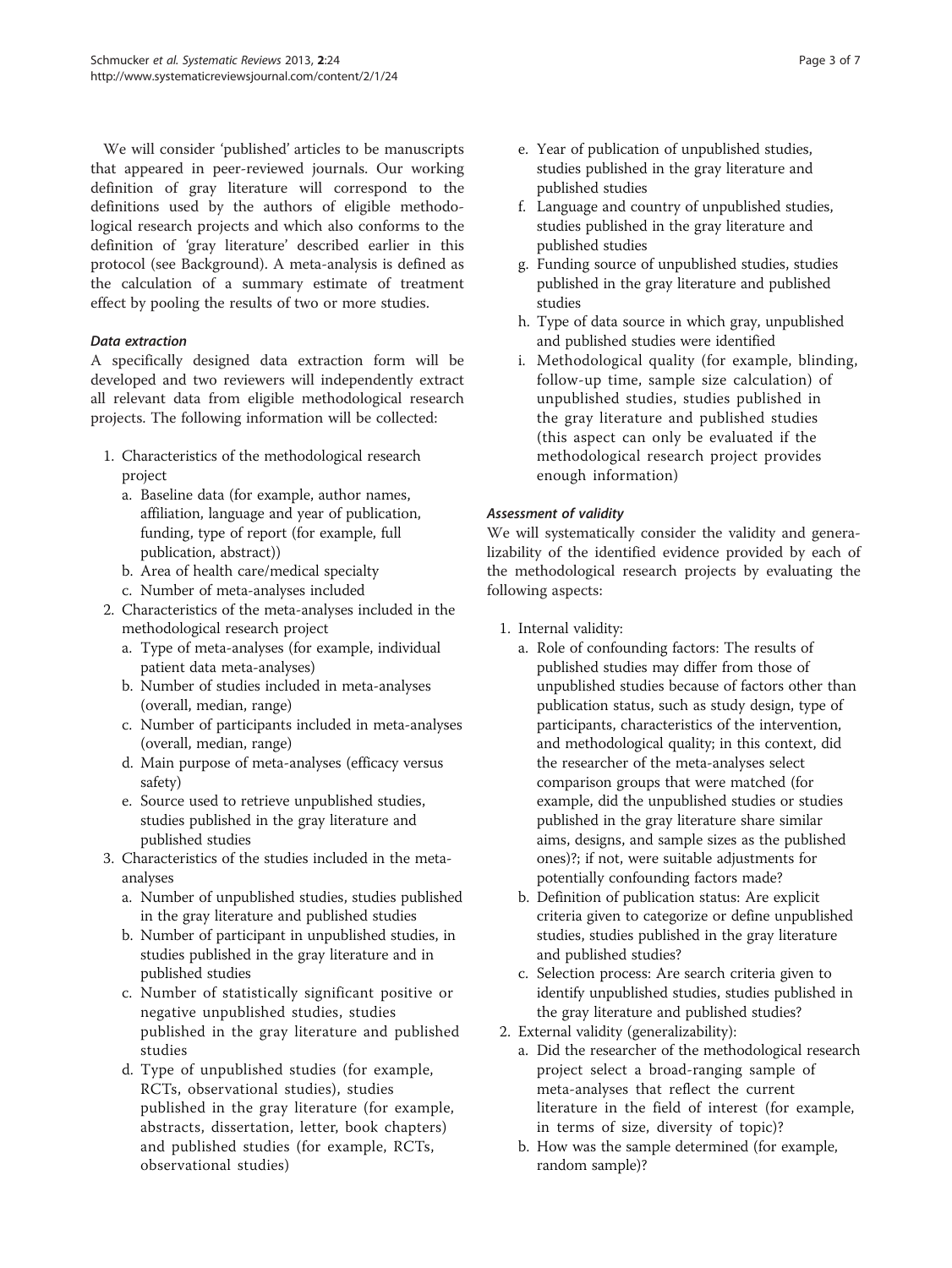- c. Did two researchers carry out data extraction independently?
- d. Did the researchers provide a complete dataset (regarding the characteristics of the methodological research project and included meta-analyses)?

#### Outcome measures

- 1. The extent to which the effect estimate in a meta-analyses changes with the inclusion or exclusion of unpublished studies and gray literature (quantitative measurement). If possible, we will calculate a ratio of risks or odds ratios between the results of unpublished studies and studies published in the gray literature and the results of published studies and estimate the percentage change (pooled risk ratio from unpublished studies and gray literature divided by pooled risk ratio from published studies). A weighted pooled overall estimate will be calculated taking into account number of studies, participants and events.
- 2. The impact of the inclusion of unpublished studies or studies published in the gray literature on conclusions of meta-analyses (qualitative measurement). The impact will be estimated by calculating the proportion of meta-analyses which show a change in their conclusions according to publication status of the included studies; categorization will be as follows:
	- a. Change from negatively significant to positively significant
	- b. Change from inconclusive to positively significant
	- c. Change from positively significant to inconclusive
	- d. Change from negatively significant to inconclusive
	- e. Change from inconclusive to negatively significant
	- f. Change from positively significant to negatively significant
	- g. Change from not clinical relevant to clinical relevant
	- h. Change from not clinical relevant to inconclusive
	- i. Change from clinical relevant to inconclusive
	- j. Change from clinical relevant to not clinical relevant
	- k. Change from inconclusive to clinical relevant
	- l. Change from inconclusive to not clinical relevant

Significance and clinical relevance will be defined according to the definitions provided in the methodological research project.

#### Unit of analyses issues

The anticipated unit of analyses is the meta-analyses included in the methodological research project.

#### Assessment of heterogeneity

Heterogeneity for pooled outcome measures will be assessed by standard methods including Chi<sup>2</sup>-test and calculation of the  $I^2$  value [[9\]](#page-6-0).

## Assessment of reporting biases

Funnel plots will be used to assess the association between point estimates of log odds ratio (a measure of extent of association between meta-analyses' characteristics and change in summary estimates) and a measure of precision if more than ten methodological research projects provide necessary information. Funnel plots will be visually assessed and appropriate formal statistical tests following recommendations formulated by Sterne et al. will be used to test for asymmetry [\[5](#page-6-0)]. In the instance of suspected reporting bias authors will be contacted.

## Data synthesis

Data synthesis will involve a combination of descriptive and statistical summaries of the impact of the inclusion or exclusion of unpublished studies and gray literature on the results of meta-analyses (identified by methodological research projects).

The decision on whether or not to combine the results of the included methodological research projects will depend on the assessment of heterogeneity. Where methodological research projects will be judged to be sufficiently homogenous in their design a meta-analyses of these research projects will be carried out. The estimated ratios of unpublished and published in the gray literature only versus published treatment effects generated from each methodological evaluation will then be used to summarize the overall difference in risk ratios between unpublished and published in the gray literature only and published studies. The 95% confidence interval for the combined effect will be estimated using a random effects model.

## Subgroup analyses and investigation of heterogeneity

The following subgroup analyses are planned:

- 1. On the level of the methodological research project
	- a. Number of meta-analyses included in the methodological research project
	- b. Number of participants included in the methodological research project
- 2. On the level of the meta-analyses
	- a. Number of studies (unpublished studies versus studies published in the gray literature versus both)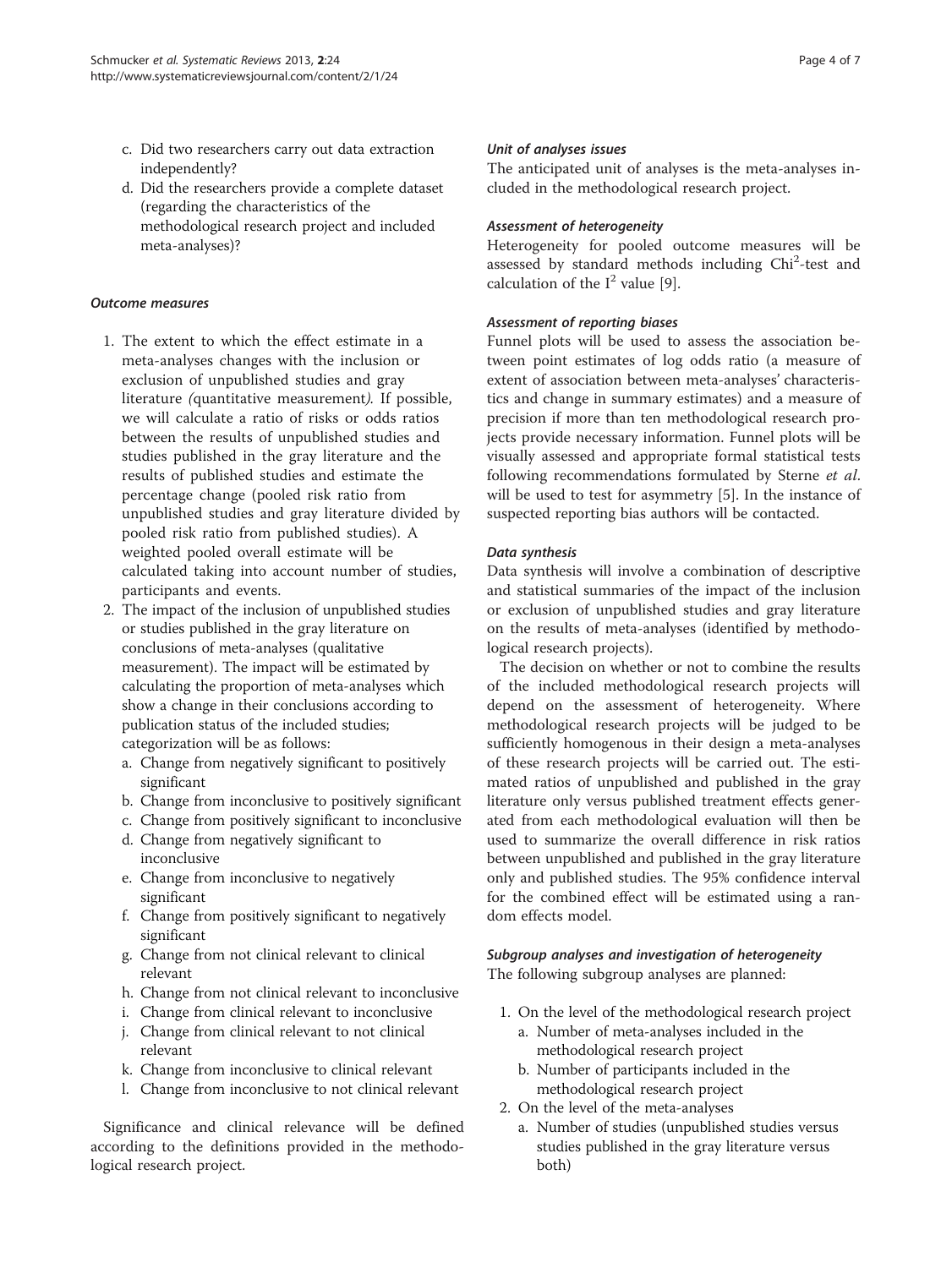- <span id="page-4-0"></span>b. Number of participants included in studies (unpublished studies versus studies published in the gray literature versus both)
- c. Design of studies (unpublished studies versus studies published in the gray literature versus both)
- d. Source of database: gray literature (for example, conference abstracts or research letters) published in an easily accessible database versus unpublished studies for which immense efforts are required to be identified (for example, contact with pharmaceutical industry)
- e. Type of research work (drug versus non-drug studies, clinical research versus basic research)
- f. Area of health care

## Sensitivity analyses

No sensitivity analyses are planned. However, should the instance arise where a methodological research project with doubtful eligibility is identified (as determined by individual review and analyses of the validity of the methodological research project), sensitivity analyses may be undertaken. Possible sensitivity analyses may be based on the following:

▪ Methodological quality/validity of the methodological research project; only methodological research projects with low risk of bias will be considered. A methodological research project will be of high risk of bias when the external validity and/or the validity of the included metaanalyses are doubtful.

## **Discussion**

This systematic review seeks to comprehensively synthesize the growing body of research that is related to the impact of including unpublished studies and studies published in the gray literature in meta-analyses. By considering multiple characteristics and potential confounders related to unpublished studies and studies published in the gray literature, we hope to identify sufficient evidence to conclude whether (or to what extent) inclusion of unpublished studies and studies published in the gray literature has an impact on the pooled effect estimates and the conclusions from a meta-analyses. The findings, including risk factors for unpublished studies and studies published in the gray literature, will have important implications for researchers conducting metaanalyses since they need to be informed about the impact and extent of (not) including unpublished and gray studies in meta-analyses. In addition, this systematic review in combination with the results of other systematic reviews that are part of the OPEN Project will serve to raise awareness about the impact of publication bias and the complexity of this issue. These reviews will also serve as a foundation for a recommendations workshop which will enable key members of the biomedical research community (for example, funders, research ethics committees, and journal editors) to develop future policies and guidelines to lessen the frequency of nonpublication and related biases.

We acknowledge that more than half of all systematic reviews do not involve meta-analysis in their analyses. Despite the fact that our main outcomes focus on the impact of unpublished and gray studies on pooled effect estimates in meta-analyses, our findings will also be valuable for systematic reviews. It is obvious, if we find a statistical difference in the pooled effect estimates in meta-analyses, it is also likely that gray and unpublished literature impacts descriptive results of systematic reviews. Beside effect estimates, we will also evaluate differences in the methodological quality and study characteristics (such as number of participants, language or methodological quality) between unpublished, gray and published studies. These results will also be valuable for systematic reviews to appraise the potential impact of publication bias.

## Appendix A

## Search Strategy for OvidSP MEDLINE (search strategy will be adapted for other databases)

Line 10 to 14 and 16 to 35 are not shown because they are part of the search strategy for our  $1<sup>st</sup>$  systematic review [\[8](#page-6-0)] and, therefore, have no consequence for this search.

- 1. exp Publishing/sn
- 2. \*publishing/
- 3. publication bias/
- 4. selection bias/
- 5. exp manuscripts as topic/
- 6. ((data or finding? or information or evidence or study or studies or trial? or paper? or article? or report\* or literature or work or manuscript? or abstract\* or result?) adj6 (unpublish\* or un-publish\* or unreport\* or un-report\* or nonpublish\* or non-publish\* or nonpublicat\* or non-publicat\* or (publication? adj3 rate?) or "not publish\*")).ti,ab.
- 7. (underreport\* or under-report\* or selective report\* or selective publish\* or selective publicat\* or (final\* adj2 (report\* or publish\* or publicat\* or manuscript? or paper? or article?)) or (full? adj2 (report\* or publish\* or publicat\* or manuscript? or paper? or article?)) or (subsequent\* adj2 (report\* or article? or paper? or publi\* or manuscript?)) or (sub-sequent\* adj2 (report? or article? or paper? or publi\* or manuscript?)) or (complete\* adj2 (report\* or article? or paper? or publish<sup>\*</sup> or publicat<sup>\*</sup> or manuscript?))).ti,ab.
- 8. (bias\* adj3 (publish\* or publicat\*)).ti,ab.
- 9. or/1-8
- 15. exp animals/ not humans/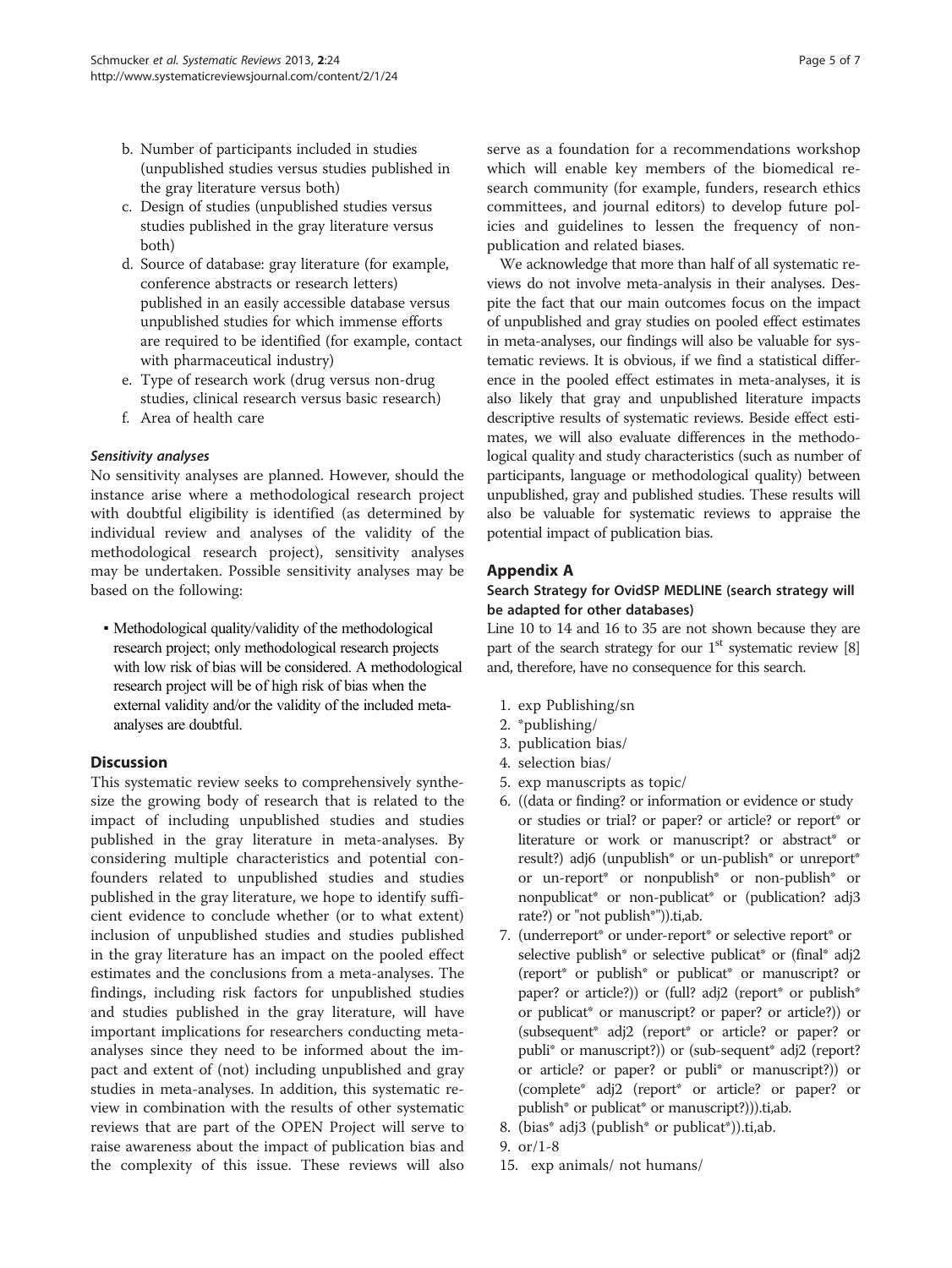- 36. meta-analysis as topic/
- 37. Guidelines as Topic/ or Practice Guidelines as Topic/
- 38. exp Clinical Trials as Topic/
- 39 meta-analysis.pt.
- 40. (guideline or practice guideline).pt.
- 41. (guideline? or metaanaly\* or meta-analy\* or metanaly\* or meta-synthe\* or metasynthe\* or meta-regressi\* or metaregressi\*).ti,ab.
- 42. (systematic\* adj3 (review\* or overview\*)).ti,ab.
- 43. exp Technology Assessment, Biomedical/
- 44. (health technology assessment? or HTA).ti,ab.
- 45. or/36-44
- 46. 9 and 45
- 47. 46 not 15
- 48. ((implication? or impact? or influenc\* or effect? or differen\*) adj6 (publication bias\* or unpublish\* or un-publish\* or unreport\* or un-report\* or nonpublish\* or non-publish\* or nonpublicat\* or non-publicat\* or "not publish\*")).ti,ab.
- 49. ((implication? or impact? or influenc\* or effect? or differen\*) adj6 (selective report\* or selective publish\* or selective publicat\* or (final\* adj2 (report\* or publish\* or publicat\* or manuscript? or paper? or article?)) or (full? adj2 (report\* or publish\* or publicat\* or manuscript? or paper? or article?)) or (subsequent\* adj2 (report\* or article? or paper? or publi\* or manuscript?)) or (sub-sequent\* adj2 (report? or article? or paper? or publi\* or manuscript?)) or (complete\* adj2 (report\* or article? or paper? or publish\* or publicat\* or manuscript?)))). ti,ab.
- 50. ((unpublish\* or un-publish\* or unreport\* or unreport\* or nonpublish\* or non-publish\* or nonpublicat\* or non-publicat\* or "not publish\*") adj6 publish\*).ti,ab.
- 51. (underreport\* or under-report\* or selective report\* or selective publish<sup>\*</sup> or selective publicat<sup>\*</sup> or (final<sup>\*</sup> and (report\* or publish\* or publicat\* or manuscript? or paper? or article?)) or (full? and (report\* or publish\* or publicat\* or manuscript? or paper? or article?)) or (subsequent\* and (report\* or article? or paper? or publi\* or manuscript?)) or (sub-sequent\* and (report? or article? or paper? or publi\* or manuscript?)) or (complete\* and (report\* or article? or paper? or publish\* or publicat\* or manuscript?))).ti.
- 52. (unpublish\* or un-publish\* or unreport\* or unreport\* or nonpublish\* or non-publish\* or nonpublicat\* or non-publicat\* or "not publish\*" or bias\*).ti.
- 53. or/48-52
- 54. 47 and 53
- 55. 47 and (3 or 4)
- 56. 47 and (36 or 37)
- 57. 56 and (6 or 7)
- 58. \*meta-analysis as topic/
- 59. \*Guidelines as Topic/ or \*Practice Guidelines as Topic/
- 60. 47 and (58 or 59)
- 61. (6 or 7) and (3 or 8)
- 62. 54 or 55 or 57 or 60 or 61
- 63. (unpublish\* or un-publish\* or unreport\* or unreport\* or nonpublish\* or non-publish\* or nonpublicat\* or non-publicat\* or "not publish\*").ti,ab.
- 64. 7 or 63
- 65. 62 and 64
- 66. 36 or 37
- 67. 3 and 66
- 68. 65 or 67
- 69. 68 not 15
- 70. remove duplicates from 69

#### Appendix B

#### OPEN Consortium

Table 1 shows OPEN Consortium.

#### Table 1 OPEN Consortium

| Contributor                   | <b>Participating Institution</b>                                                                                                 |
|-------------------------------|----------------------------------------------------------------------------------------------------------------------------------|
| Antes, Gerd                   | German Cochrane Center, Institute of Medical Biometry<br>and Medical Informatics University Medical Center,<br>Freiburg, Germany |
| Bassler, Dirk                 | Center for Pediatric Clinical Studies, University Medical<br>Center Tuebingen, Germany                                           |
| Bertele, Vittorio             | Department of Epidemiology, Mario Negri Institute for<br>Pharmacological Research, Italy                                         |
| Bonfill, Xavier               | The Clinical Epidemiology & Public Health Department<br>at the Hospital de la Santa Creu i Sant Pau, Spain                       |
| Bouesseau,<br>Marie-Charlotte | World Health Organization, Geneva, Switzerland                                                                                   |
| Boutron,<br>Isabelle          | INSERM U738 research unit, Paris Descartes University,<br>Paris, France                                                          |
| Gallus, Silvano               | Department of Epidemiology, Mario Negri Institute for<br>Pharmacological Research, Italy                                         |
| Garattini, Silvio             | Department of Epidemiology, Mario Negri Institute for<br>Pharmacological Research, Italy                                         |
| Ghassan, Karam                | World Health Organization, Geneva, Switzerland                                                                                   |
| La Vecchia,<br>Carlo          | Department of Epidemiology, Mario Negri Institute for<br>Pharmacological Research, Italy                                         |
| Lang, Britta                  | German Cochrane Center, Institute of Medical Biometry<br>and Medical Informatics University Medical Center,<br>Freiburg, Germany |
| Littmann,<br>Jasper           | CELLS (Centre for Ethics and Law in Life Sciences),<br>Hannover Medical Scholl, Hannover, Germany                                |
| Kleijnen, Jos                 | Kleijnen Systematic Reviews Ltd., York, United Kingdom                                                                           |
| Kulig, Michael                | Federal Joint Committee, Berlin, Germany                                                                                         |
| Malicki, Mario                | University of Split School of Medicine, Split, Croatia                                                                           |
| Marusic, Ana                  | University of Split School of Medicine, Split, Croatia                                                                           |